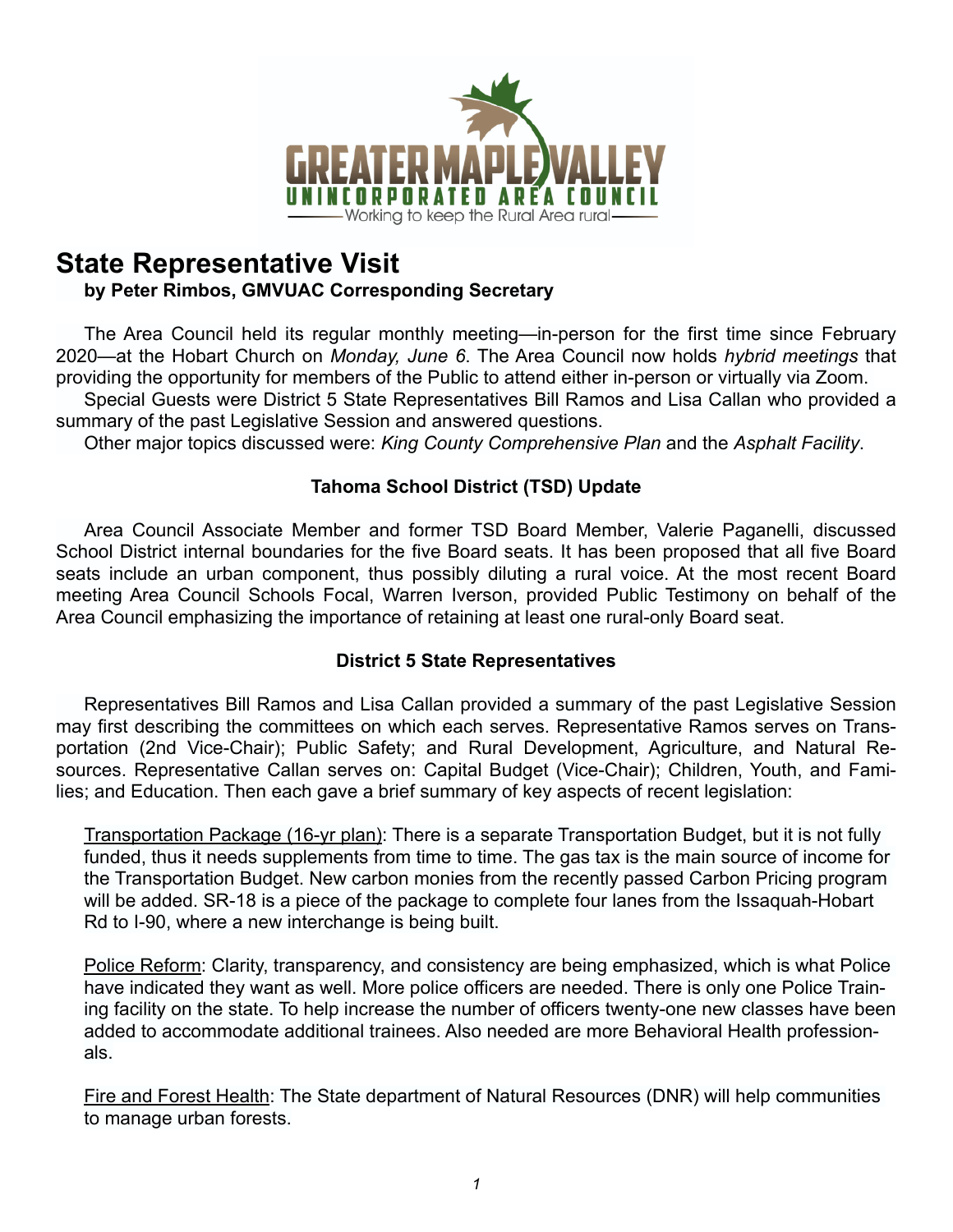School Safety: Strong laws exist, but more are being looked at including: training, hardening entrances, safe storage of firearms and medicines, etc.

 The Area Council had prepared several questions and provided same to the State Representatives ahead of the meeting. A summary of some of the Questions and the Representatives' responses follows:

Q1. This past legislative session House Bill 5593 was passed. The summary of which (as published from the State website) states:

*"If, during the jurisdiction's regularly scheduled review [comprehensive plan update], the county determines the patterns of development have created pressure in areas that exceed the available and developable lands within the UGA, the county may revise the UGA to accommodate identified patterns of development and future development pressure for the succeeding 20 year period. Areas added to the UGA must not be designated as long-term commercial significance or contain more than 15 percent critical areas. The areas added must be suitable for urban growth and contiguous. The revision may not result in an increase in the total surface area of the existing UGA."* 

• Please explain this Bill and its potential effects on King County's Rural Area? Please note we are concerned about the vague wording used throughout, such as the following terms: *"pressure in areas;" "patterns of development;" and "suitable for urban growth."*

## **A1. THEY AGREED TO ADDRESS AREA COUNCIL CONCERNS AND CONSIDER WHEN KING COUNTY SHOULD BE** *EXEMPTED* **FROM THIS TYPE OF LEGISLATION IN THE FU-TURE.**

Q2. The Growth Management Act (GMA) calls for required elements in jurisdiction comprehensive plans and which are needed to obtain certification from the DOC and, in the case of our 4-county region, the PSRC. However, the City of Black Diamond recently decided, after working 8 years on its 2015 (not a typo!) Comprehensive Plan Update to withdraw it from PSRC certification consideration. It did so because it decided it simply could not meet the conditions imposed on it.

• Can a jurisdiction forgo certification and thus, not have a certified comprehensive plan?

• What are the ramifications of not being certified?

• Is certification simply pursued to be eligible for Grant monies? If so, that system doesn't make any sense and should be revisited by the State Legislature.

# **A2. THEY ARE NOT AWARE OF ANY OTHER JURISDICTION FORGOING COMPREHENSIVE PLAN CERTIFICATION. THEY AGREED TO LOOK AT THE GMA.**

Q3. The GMA is very clear on focusing growth and infrastructure within a county's designated UGA. However, there has been decadal continuing pressure to site urban-serving facilities in the Rural Area of King County-Schools, Mega-churches, WBDs, Marijuana factories, etc.-all because the land is cheaper!

• What is next: Ethanol Plants tied to a corn farmer; Meat-Packing plants tied to a steer raiser?

- How can we ensure King County meets the GMA requirements and is GMA compliant?
- Doesn't the requirement to be GMA compliant mean something?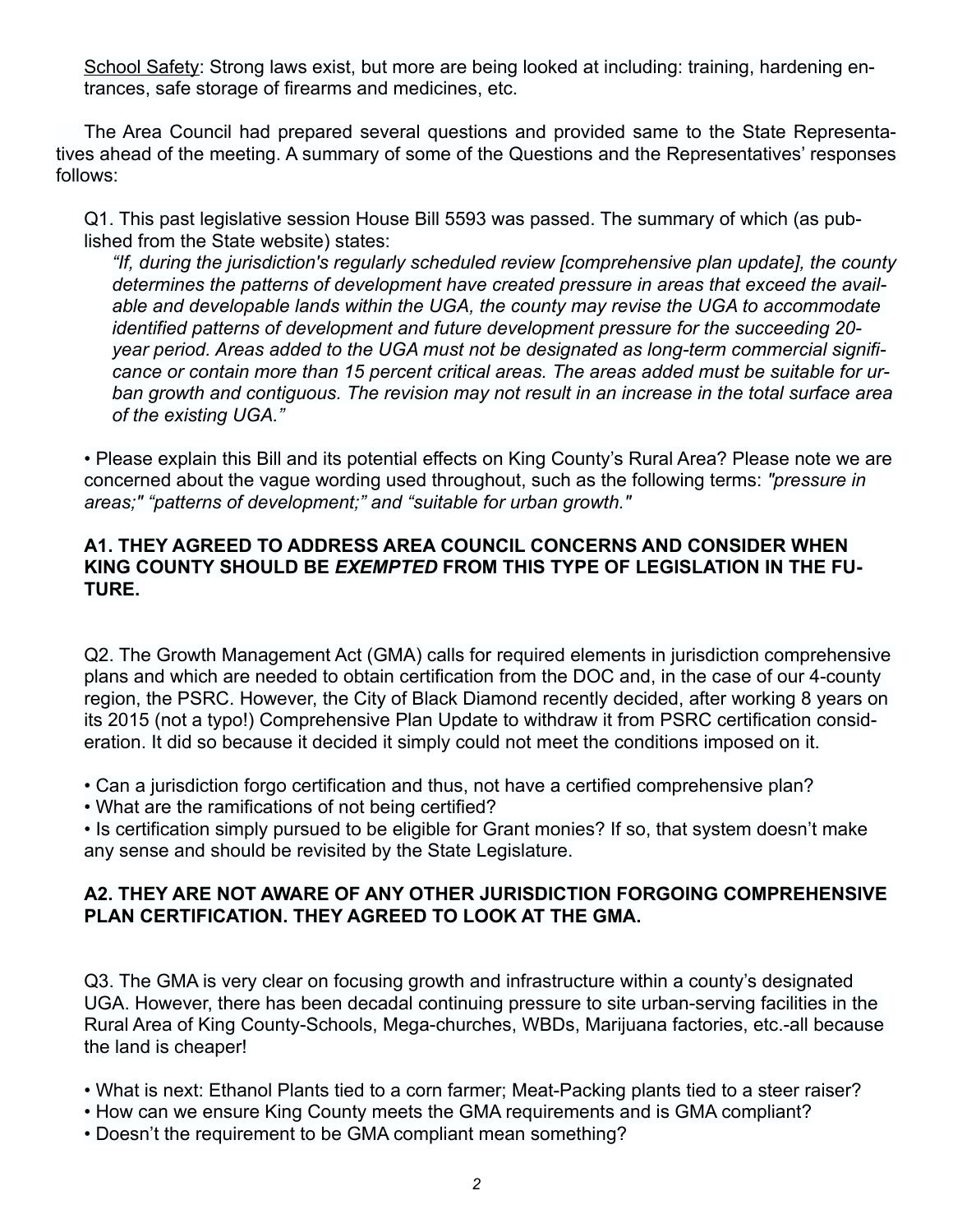• Must the public always seek redress through the courts for what the State should be policing?

# **A2. THEY AGREED THE STATE HAS NOTHING TO DO WITH ZONING.**

Q4. There have been funds allocated to SR-18, consisting of two parts. One consisting of expansion from I-90 to which a particular bridge and the second from this bridge to Issaquah-Hobart Road.

• Is this correct? Does funding include 10% inflation or a 2008 type recession possibility?

## **A4. THEY STATED THE FUNDING HAS BEEN SET TO GET THE JOBS DONE, WHICH IM-PLIED THE LEGISLATURE TOOK INFLATION INTO ACCOUNT.**

Q5. *[Directed to Representative Ramos]* You have been called Mr. Highway 18 for your funding efforts. Now we wish to enroll your support regarding widening of Highway 169 from Maple Valley to the Jones Road area. This may require a two- lane bottleneck at Jones Road because of sensitive areas or significant costs. However, this would allow a huge increase in traffic on this road and reduce traffic on rural county roads which are not designed to handle urban traffic volumes and significantly adversely impact the rural lifestyle for residents (Issaquah- Hobart Road is an example). This widening was first proposed in 1937.

• Will you support this effort and become Mr. Highway 169 for us?

## **A5. THEY STATED, WITH SR-18 IMPROVEMENTS NOW SET IN LEGISLATION, SR-169 WILL BE LOOKED AT NEXT.**

Q6. At the beginning of the legislative session the State had large budget surplus. The legislature chose to spend almost all of it in a supplemental budget.

• How much was the surplus and how much remains?

• With staggering inflation and escalating taxes why was relief not given to taxpayers who very much could use it?

## **A6. THEY SAID THERE WERE TRADE-OFFS MADE., E.G., SOME ITEMS NEEDED TO BE BACKFILLED, ETC. THIS INCLUDED THE STATE's RAINY-DAY FUND. THE STATE DOES NOT HAVE A GOOD TAX STRUCTURE THE CURRENT TAX STRUCTURE IS VERY REGRES-SIVE. A TAX STRUCTURE WORK GROUP WAS CREATED THAT IS LOOKING THESE IS-SUES INCLUDING RESTRUCTURING THE B&O TAX, ETC.**

Q7. The State has been under emergency executive power for over two years, which is not the intent of granting such powers.

• Has the legislature had any discussion on limiting the use of emergency executive power and returning the state to a representative government?

• What does state law say regarding emergency executive power and what can be changed?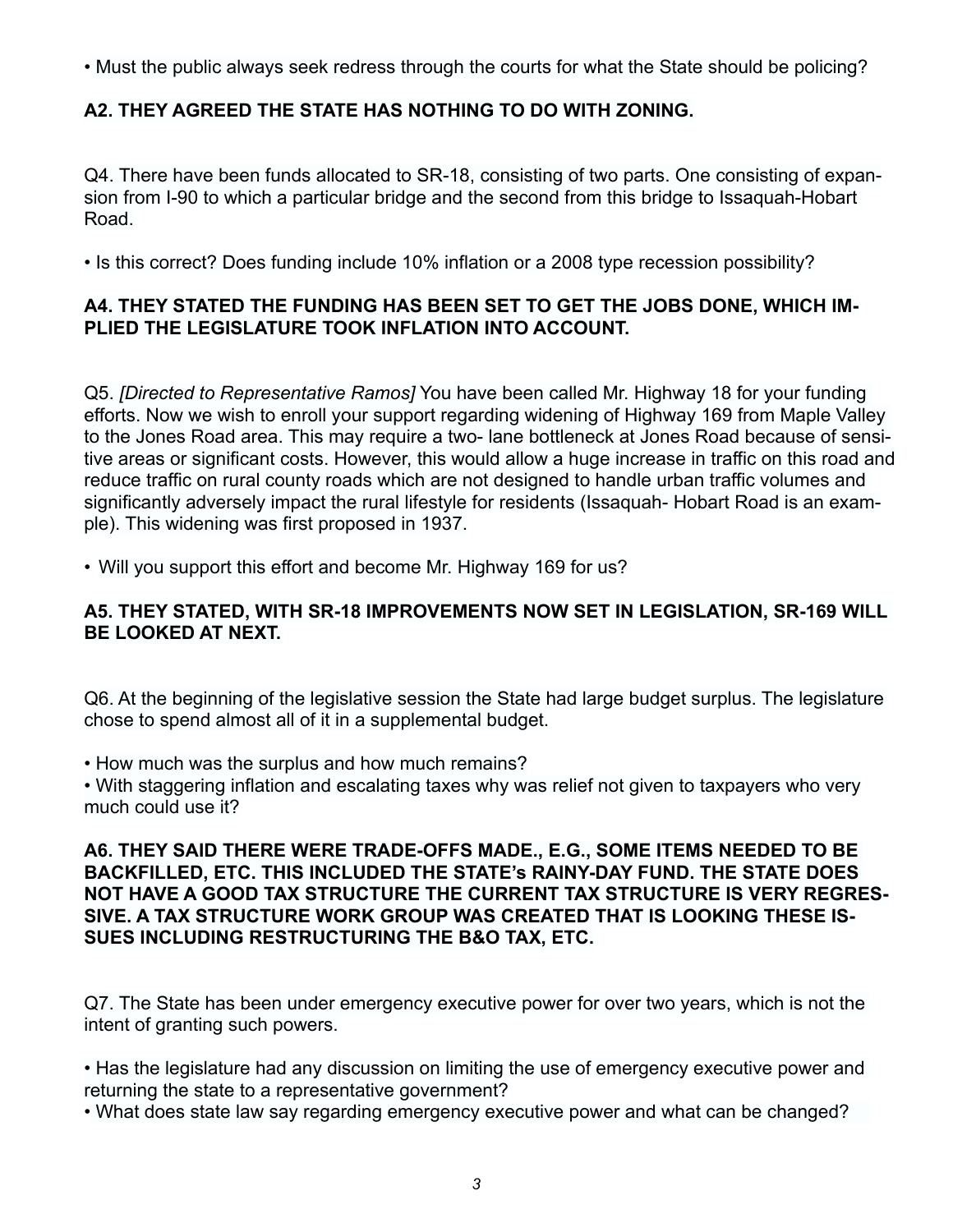### **A7. THEY STAED THERE WERE WELL OVER A DOZEN PIECES OF LEGISLATION PRO-POSED IN THE RECENTLY COMPLETED TWO-YEAR SESSION, BUT NONE MADE IT THROUGH THE WHOLE PROCESS TO BECOME LAW. THE GOVERNOR DID NOT GO BE-YOND HIS AUTHORITY. IF HE HAD, THE LEGISLATURE COULD HAVE SUED THE GOVER-NOR.**

#### Q8. HB 1799 states:

*"When newly developing, updating, or amending solid waste management plans after July 1, 2024, each local solid waste plan must consider the transition to providing organic materials collection services to certain residents and businesses in 2027. Solid waste plans implemented by a county must also identify: ... priority areas within the county for the establishment of organic materials management facilities. Priority areas must be in industrial, agricultural, or rural zones and may not be located in overburdened communities identified by Ecology;"* 

• Would you help us understand the last sentence, as we already are overburdened in a relatively small area by the CHRLF, Cedar Grove Composting, several Materials Processing facilities, Quality Aggregates, Elk Heights Gravel, Stoneway, Queen City Farms Superfund Site, and the soon to be built Asphalt Facility.

### **A8. THEY STATED THEY BOTH VOTED** *"NO"* **ON THIS. THEY NEED TO FIND OUT HOW THE DEPARTMENT OF ECOLOGY IDENTIFIES** *"OVERBURDENED COMMUNITIES."*

 Following the Questions-and-Answer parts of the discussion, both representatives stated the Area Council's questions were well thought-out and showed a good understanding of issues important to the Rural Area. The Area Council thanked the representatives for attending and for answering every question posed to them in a non-partisan matter and simply sticking to the facts.

#### **2024 King County Comprehensive Plan (KCCP) Major Update**

 In January King County (KC) kicked off its *"Major 8-Year KCCP Update (Update)."* The Area Council, again, is coordinating a Joint Team consisting of nine KC Rural Area Unincorporated Area Councils (UACs) / Unincorporated Area Associations (UAAs) / Organizations (EPCA, FCUAC, FofSV, GRC, GV/LHA, HHA, SCAR, UBCUAC) to interact with KC by meeting with key focal points, reviewing materials, and preparing/submitting sets of Comments.

 On March 31 the KC Executive transmitted his recommended *Scope* to the KC Council, which will decide on the final *Scope* to be used for the *Update*. On June 7 the KC Council will hold a Public Hearing on the Scope. On June 3, ahead of that Hearing, the Joint Team submitted detailed Com[ments \(http://gmvuac.org/wp/wp-content/uploads/2022/06/Recommended-24-KCCP-Upd-SCOPE-Jt-](http://gmvuac.org/wp/wp-content/uploads/2022/06/Recommended-24-KCCP-Upd-SCOPE-Jt-RA-Tm-COMMENTS.pdf)[RA-Tm-COMMENTS.pdf](http://gmvuac.org/wp/wp-content/uploads/2022/06/Recommended-24-KCCP-Upd-SCOPE-Jt-RA-Tm-COMMENTS.pdf)) to the KC Council on the *Scope*.

 Comments were offered on the following recommended *Scoping* items: *4:1 Program Review; Transfer of Development Rights; Transportation; Agricultural Production Districts; and Mineral and Materials Processing.* In addition, the Comments suggested several new *Scoping* items be included: *Urban-Serving Facilities; Property-Specific Development Standards; Demonstration Projects; Rural Neighborhood Centers; and Home Occupation & Industry Zoning*.

 Throughout the rest of the *Update* process, which goes through 2024, the Joint Team will continue to discuss with both KC Executive's Office Staff and the KC Council those items that are important for Rural Area residents.

 The next phase of the *Update* process will be devoted to the preparation of a Public Review Draft (PRD) and a Draft Environmental Impact statement (DEIS). For more information on the schedule